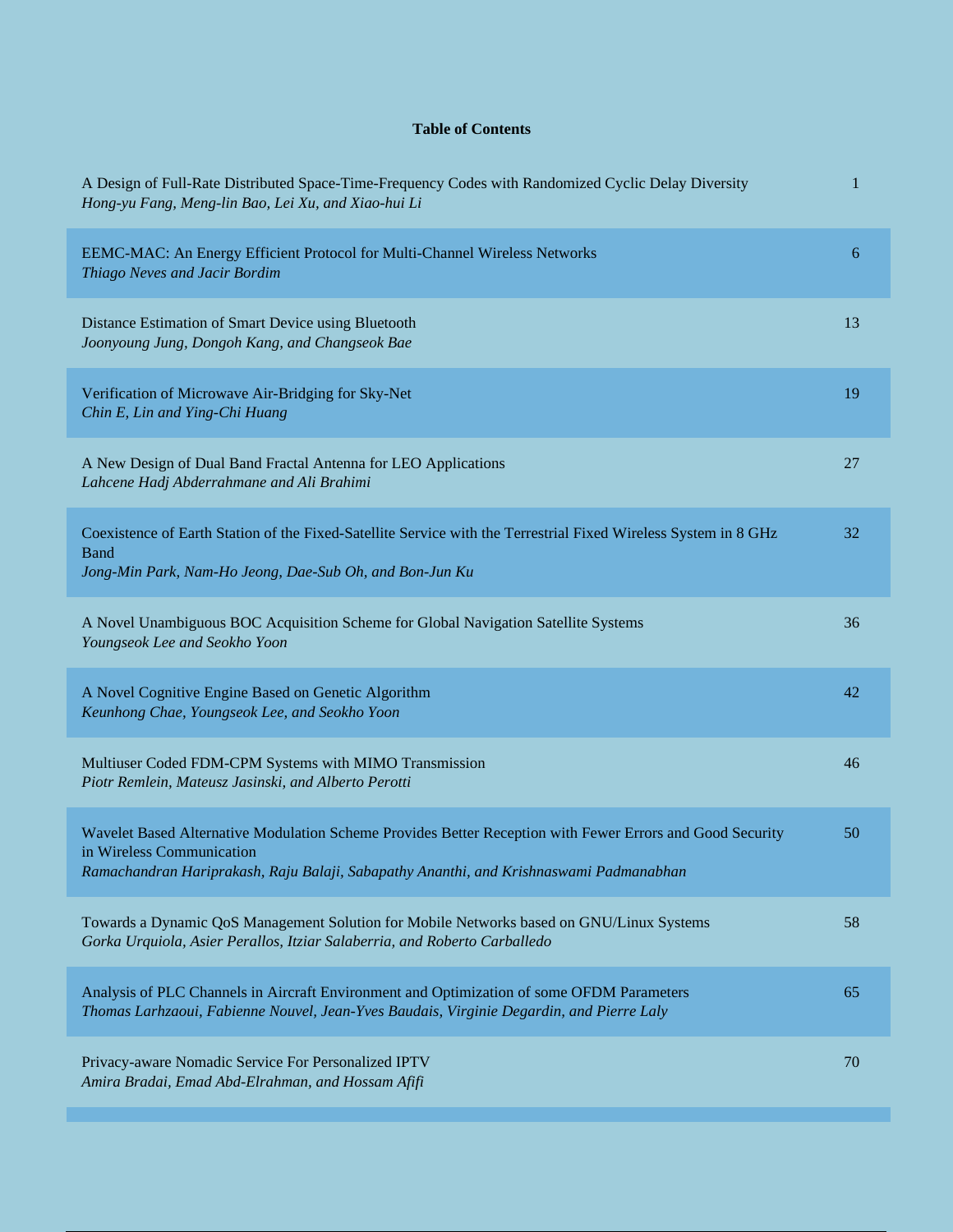| Toward a Global File Popularity Estimation in Unstructured P2P Networks<br>Seddiki Manel and Benchaiba Mahfoud                                                                                                                                      | 77  |
|-----------------------------------------------------------------------------------------------------------------------------------------------------------------------------------------------------------------------------------------------------|-----|
| Exploiting Semantic Indexing Images for Emergence Recommendation Semantics System<br>Damien E Zomahoun, Pelagie Y Houngue, and Kokou Yetongnon                                                                                                      | 82  |
| Performance Analysis of the Opus Codec in VoIP Environment Using QoE Evaluation<br>Peter Orosz, Tamas Skopko, Zoltan Nagy, and Tamas Lukovics                                                                                                       | 89  |
| Multi-threaded Packet Timestamping for End-to-End QoS Evaluation<br>Peter Orosz and Tamas Skopko                                                                                                                                                    | 94  |
| Performance Analysis of Network Subsystem on Virtual Desktop Infrastructure System utilizing SR-IOV NIC<br>Soo-Cheol Oh and SeongWoon Kim                                                                                                           | 100 |
| Improving Reliability of Inter-connected Networks through Connecting Structure<br>Yuka Takeshita, Shin'ichi Arakawa, and Masayuki Murata                                                                                                            | 106 |
| Toward Reliability Guarantee VC Services in an Advance Reservation based Network Resource Provisioning<br>System<br>Huhnkuk Lim and Youngho Lee                                                                                                     | 112 |
| Delay-Energy Tradeoff in Mobile Cloud Computing: An Experimental Approach<br>Abderrahmen Mtibaa, Roberto Beraldi, Khalil Massri, and Hussein Alnuweiri                                                                                              | 121 |
| 3D On-chip Data Center Networks Using Circuit Switches and Packet Switches<br>Takahide Ikeda, Yuichi Ohsita, and Masayuki Murata                                                                                                                    | 125 |
| Architecture for Platform- and Hardware-independent Mesh Networks<br>Sebastian Damm, Michael Rahier, Thomas Ritz, and Thomas Schafer                                                                                                                | 131 |
| Performance Evaluation on OpenGIS Consortium for Sensor Web Enablement Services<br>Thiago Tavares, Regina Santana, Marcos Santana, and Julio Estrella                                                                                               | 135 |
| Commercialized Practical Network Service Applications from the Integration of Network Distribution and High-<br>Speed Cipher Technologies in Cloud Environments<br>Kazuo Ichihara, Naoko Nojima, Yoichiro Ueno, Shuichi Suzuki, and Noriharu Miyaho | 141 |
| Identity Management Approach for Software as a Service<br>Georgiana Mateescu and Marius Vladescu                                                                                                                                                    | 148 |
| <b>OTIP: One Time IP Address</b><br>Renzo Davoli                                                                                                                                                                                                    | 154 |